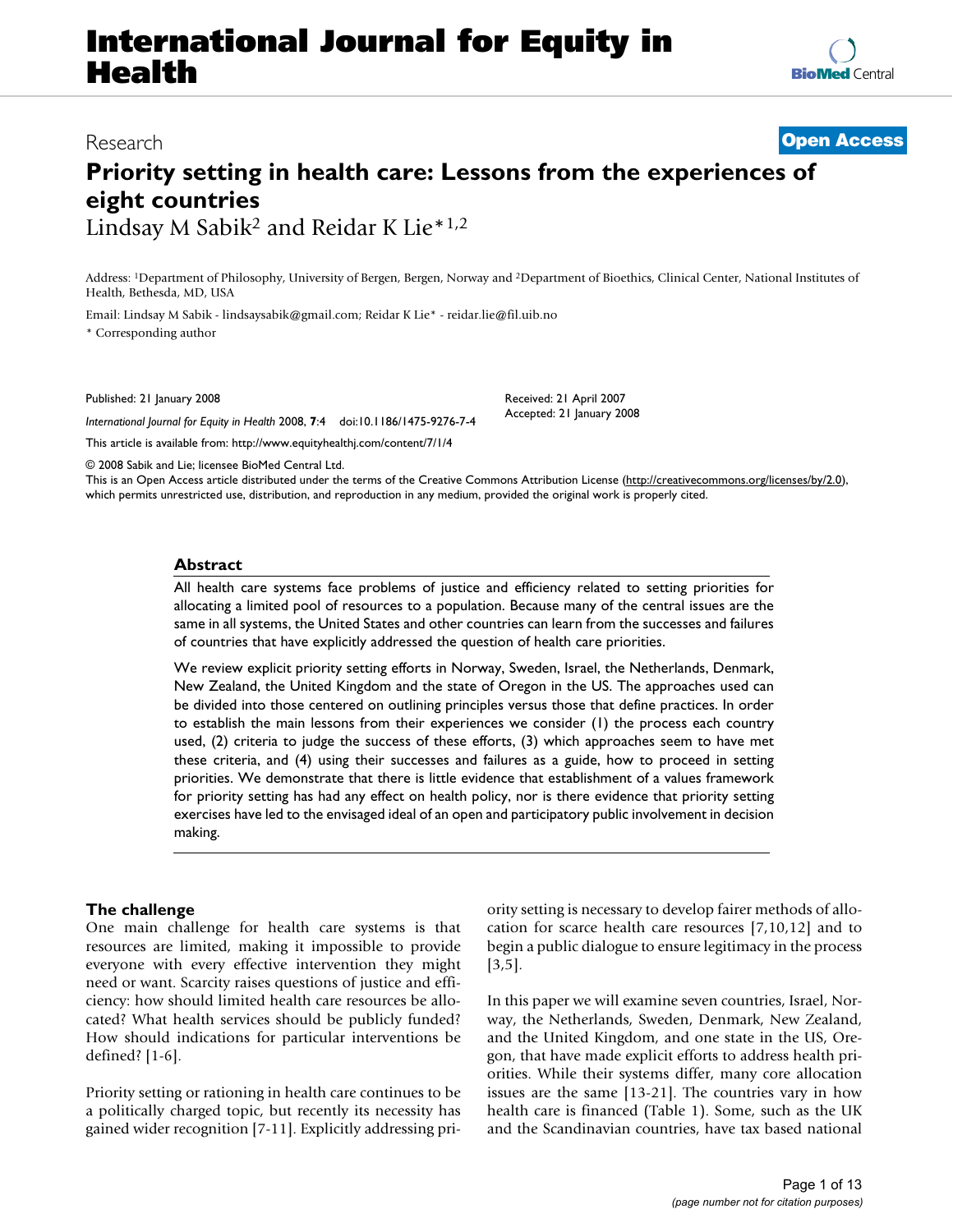| Country            | Health expenditure as<br>percent of gross domestic<br>product | <b>Percent of total health</b><br>expenditure that is<br>government funded | Percent of private health<br>expenditure paid out of<br>pocket | Per capita total health<br>expenditure (average<br>exchange rate (US\$)) |
|--------------------|---------------------------------------------------------------|----------------------------------------------------------------------------|----------------------------------------------------------------|--------------------------------------------------------------------------|
| Norway             | 10.3                                                          | 83.7                                                                       | 95.40                                                          | 4.976                                                                    |
| <b>Netherlands</b> | 9.8                                                           | 62.4                                                                       | 20.80                                                          | 3.088                                                                    |
| <b>Sweden</b>      | 9.4                                                           | 85.2                                                                       | 92.10                                                          | 3.149                                                                    |
| <b>Denmark</b>     | 9.0                                                           | 83.0                                                                       | 92.50                                                          | 3.534                                                                    |
| <b>Israel</b>      | 8.9                                                           | 68.2                                                                       | 89.10                                                          | 1,514                                                                    |
| <b>New Zealand</b> | 8.1                                                           | 78.3                                                                       | 72.10                                                          | 1.618                                                                    |
| UK                 | 8.0                                                           | 85.7                                                                       | 76.70                                                          | 2.428                                                                    |
| US                 | 15.2                                                          | 44.6                                                                       | 24.30                                                          | 5,711                                                                    |

**Table 1: Health expenditure data for 2003\***

\*World Health Organization, Core Health Indicators, from *World Health Statistics 2006*

health care systems, whereas others, such as the Netherlands, New Zealand and Israel, rely on various forms of universal social insurance. The priority setting approaches can be broadly grouped into two categories: outlining principles and defining practices. In the following we will discuss the efforts under two broad headings. Some countries such as Norway, the Netherlands, Sweden, and Denmark decided to develop principles that would guide prioritization efforts, while others, such as the UK, Israel, New Zealand and the state of Oregon established bodies that would actually recommend what services should be provided within the system. In assessing their efforts we will (1) describe the process each country or state used, (2) suggest two broad criteria to judge the success of these efforts, (3) assess which approaches seem to have met these criteria, and (4) using their successes and failures as a guide, make recommendations for priority setting. In the country descriptions we will focus on the structure of the process, and the principles and values guiding the process. In the evaluation section we will assess the actual impact of the priority setting exercises.

#### **Table 2: Processes for priority setting discussions**

#### **Explicit priority setting efforts: the outlining principles approach**

Since the late 1980's many governments have instituted transparent and explicit discussions about priorities for health care [14,22]. These efforts took different forms: all included health care experts, but they differed in inclusion of government officials and public representatives (Table 2) and in the details of the frameworks they outlined (Table 3). In most, if not all countries, the priority setting efforts started in response to political reasons to address the issue. In the UK, and to a certain extent the Scandinavian countries, the newspapers continuously reported cases where patients were denied potential life saving treatments, such as bone marrow transplantation for certain cancers. In the UK, in addition, there were reports of differential access in different parts of the country, labeled rationing by post-code. In Norway, the ever-expanding waiting lists for treatment created political pressure for a system that would prioritize patients on waiting lists. In countries such as the Netherlands and Israel, new legislation regarding health insurance created a need to decide what services should be provided in the package offered to all citizens. In Oregon, although Medicaid would provide

| Country            | <b>Government officials</b><br>included | <b>Health professionals</b><br>included | included        | <b>Public/lay representatives</b> Government commission |
|--------------------|-----------------------------------------|-----------------------------------------|-----------------|---------------------------------------------------------|
| <b>Denmark</b>     | NO                                      | YES                                     | YES             | YES                                                     |
| <b>Israel</b>      | YES                                     | YES                                     | <b>YES</b>      | YES:                                                    |
| <b>Netherlands</b> | <b>NO</b>                               | YES                                     | <b>NO</b>       | YES                                                     |
| <b>New Zealand</b> | NO                                      | YES                                     | NO <sup>+</sup> | YES‡                                                    |
| Norway             | YES                                     | YES                                     | YES*            | YES                                                     |
| <b>Sweden</b>      | NO <sub>§</sub>                         | YES                                     | <b>YES</b>      | <b>YES</b>                                              |
| UK                 | NO                                      | YES                                     | <b>YES</b>      | NO.                                                     |
| Oregon (US)        | YES                                     | YES                                     | YES             | YES                                                     |

\*patient representatives.

† indirectly, through public meetings and surveys.

‡ regular review process.

§included members of parliament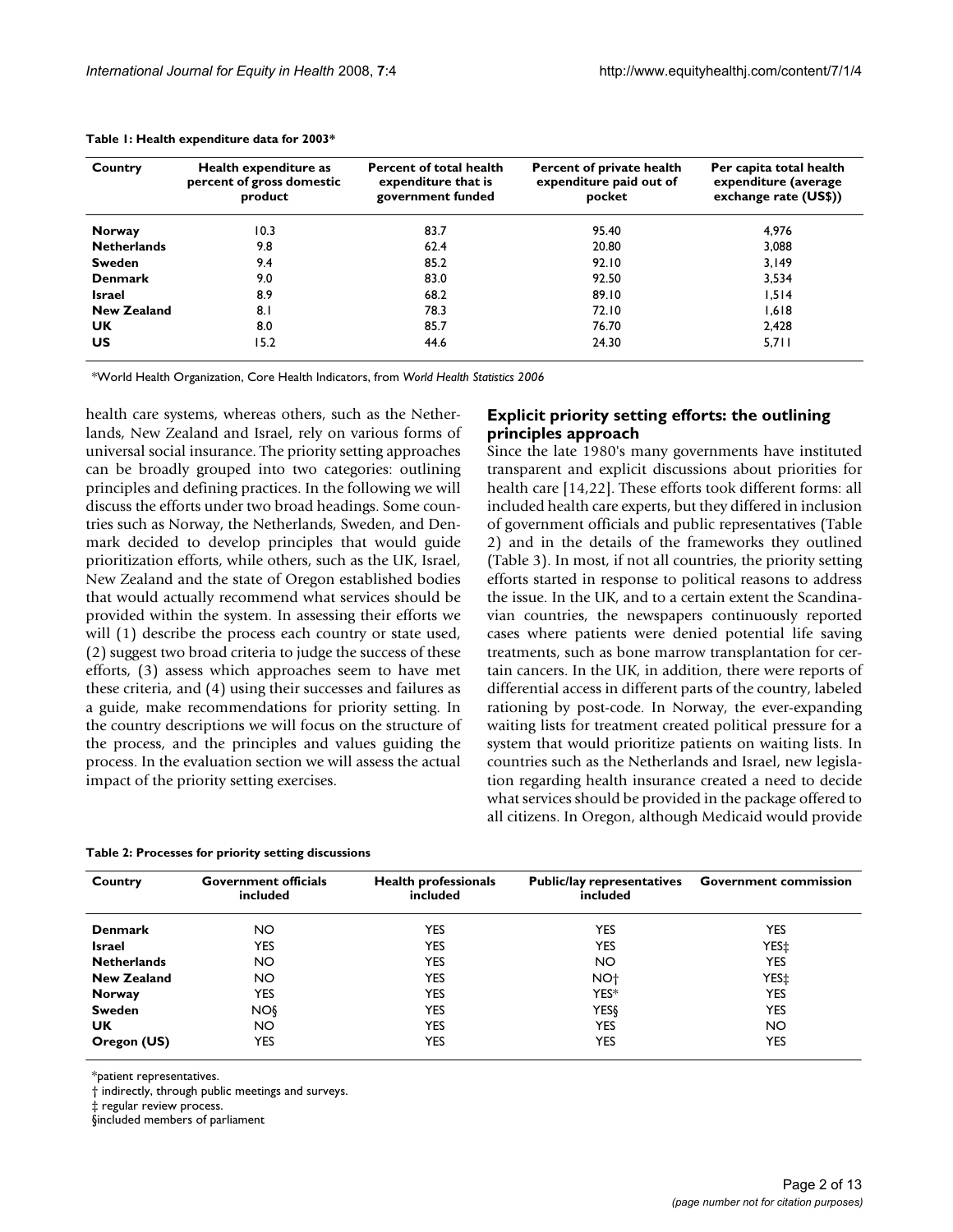| Country                                                                                                            | Principles, guidelines, recommendations                                                                      |
|--------------------------------------------------------------------------------------------------------------------|--------------------------------------------------------------------------------------------------------------|
| Year                                                                                                               |                                                                                                              |
| Process                                                                                                            |                                                                                                              |
| Norway                                                                                                             | Priority principles:                                                                                         |
| 1987/1997 Lønning Committee I and II                                                                               | • Severity                                                                                                   |
|                                                                                                                    | • Potential effect                                                                                           |
|                                                                                                                    | • Cost-effectiveness                                                                                         |
|                                                                                                                    | Priority groups based on severity (and later funding):                                                       |
|                                                                                                                    | • Fundamental                                                                                                |
|                                                                                                                    | • Supplementary                                                                                              |
|                                                                                                                    | • Low priority                                                                                               |
|                                                                                                                    | • No public funding                                                                                          |
| <b>The Netherlands</b>                                                                                             | Sieves/filters to determine basic package of services:                                                       |
| 1992/1995 Dutch Committee on Choices in Health Care (Dunning<br>Committee)                                         | • Is care necessary?                                                                                         |
|                                                                                                                    | • Is care efficient?                                                                                         |
|                                                                                                                    | • Is care effective?                                                                                         |
|                                                                                                                    | • Can care be left up to individual responsibility?                                                          |
| <b>Sweden</b>                                                                                                      | Ethical platform principles:                                                                                 |
| 1993/1995 Commission of Parliament members and experts                                                             | • Human dignity                                                                                              |
|                                                                                                                    | • Need and solidarity                                                                                        |
|                                                                                                                    | • Cost-efficiency                                                                                            |
|                                                                                                                    | Political/administrative and clinical priority groups:                                                       |
|                                                                                                                    | • Life-threatening acute diseases, severe chronic diseases and<br>palliative terminal care                   |
|                                                                                                                    | • Prevention and habilitation/rehabilitation                                                                 |
|                                                                                                                    | • Less severe acute diseases                                                                                 |
|                                                                                                                    | • Borderline cases                                                                                           |
|                                                                                                                    | • Care for reasons other than disease                                                                        |
| Denmark                                                                                                            | Core values:                                                                                                 |
| 1997 Danish Council of Ethics                                                                                      | • Equal human worth                                                                                          |
|                                                                                                                    | • Solidarity                                                                                                 |
|                                                                                                                    | • Security and safety                                                                                        |
|                                                                                                                    | • Freedom and self-determination                                                                             |
|                                                                                                                    | General goal, framed in terms of "opportunity for self-                                                      |
|                                                                                                                    | expressionirrespective of social background and economic ability"                                            |
|                                                                                                                    | Partial goals:                                                                                               |
|                                                                                                                    | • Social and geographical equity                                                                             |
|                                                                                                                    | • Quality                                                                                                    |
|                                                                                                                    | • Cost-effectiveness                                                                                         |
|                                                                                                                    | • Democracy and consumer influence                                                                           |
| Israel                                                                                                             | Criteria for prioritization of recommended technologies:                                                     |
| 1995 Medical Technology Forum and National Advisory Committee,<br>In response to new National Health Insurance Law | • Life-saving technology with full recovery                                                                  |
|                                                                                                                    | • Potential to prevent mortality or morbidity                                                                |
|                                                                                                                    | • Number of patients to benefit                                                                              |
|                                                                                                                    | • Financial burden on society and the patient                                                                |
|                                                                                                                    | • New technology for diseases with no alternative treatments<br>available                                    |
|                                                                                                                    | • Brings increase in longevity and quality of life                                                           |
|                                                                                                                    | • Benefits of reducing morbidity vs. improving quality of life                                               |
|                                                                                                                    | • Net gain is higher than short- or long-term cost                                                           |
|                                                                                                                    | • Funding of efficacious treatment than is expensive to the individual,<br>but of reasonable cost to society |

#### **Table 3: Overview of centralized priority setting efforts**

**New Zealand** Set out principles to guide priority setting decisions: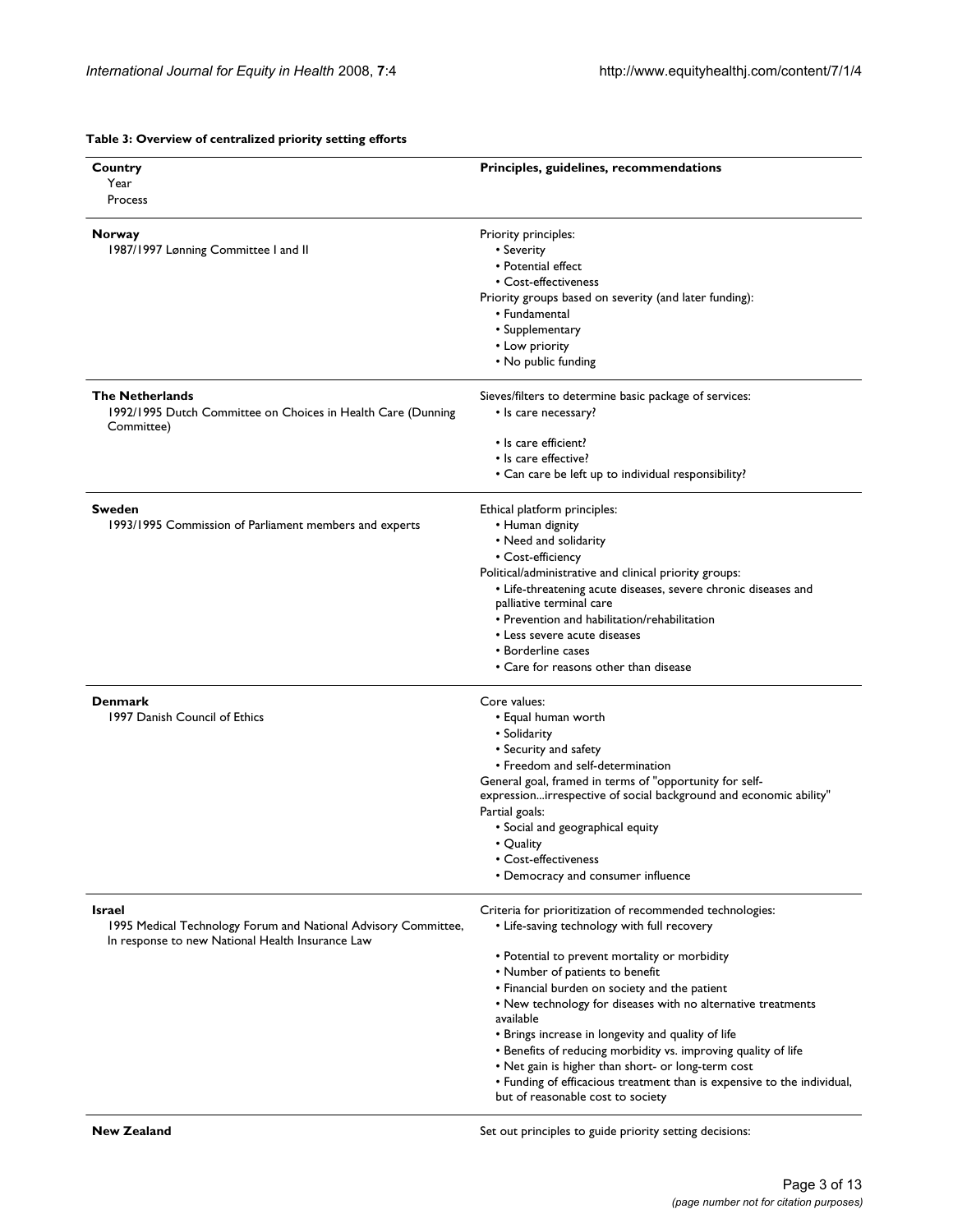| Table 3: Overview of centralized priority setting efforts (Continued) |  |  |  |
|-----------------------------------------------------------------------|--|--|--|
|-----------------------------------------------------------------------|--|--|--|

| Yearly, beginning in 1993 Core Services Committee/National Health<br>Committee  | • Effectiveness                                             |
|---------------------------------------------------------------------------------|-------------------------------------------------------------|
|                                                                                 | • Efficiency                                                |
|                                                                                 | • Equity                                                    |
|                                                                                 | • Acceptability                                             |
|                                                                                 | 'Consensus conferences' for specialized services;           |
|                                                                                 | Recommend core services for given year                      |
| Oregon (US)                                                                     | Developed Quality of Well-Being Scale;                      |
| Beginning in 1989 Health Services Commission                                    | Used scale to establish cost-effectiveness rankings;        |
|                                                                                 | Revised rankings after public backlash;                     |
|                                                                                 | Continued to use ranked list of condition-treatment pairs   |
|                                                                                 | Recently more emphasis on evidence base for recommendations |
| <b>UK</b>                                                                       | Appraisal of new health technologies;                       |
| Ongoing, beginning in 1999 National Institute for Clinical Excellence<br>(NICE) | Development of clinical guidelines;                         |
|                                                                                 | Explicit use of cost-effectiveness evaluations              |
|                                                                                 | Appeal possible on narrow grounds                           |

expensive treatments for all those covered by the scheme, not everyone was covered, and the effort was launched in part to eliminate high cost, low effectiveness interventions and use the subsequent savings to increase the number of people covered by Medicaid.

#### *Norway*

In 1987, in the context of increased demand for health care resources and the question of how to prioritize their use, the Norwegian government convened the Lønning Commission, the first body to set forth principles for prioritization and discuss their implementation[23,24]. The commission decided to use severity of condition as the exclusive basis for prioritization, outlining five priority groups

- Emergency care for life-threatening diseases
- Treatment which prevents catastrophic or very serious long-term consequences: example, cancer
- Treatment which prevents less serious long term consequences: example, hypertension
- Treatment with some beneficial effects: example, common cold
- Treatment with no documented effects

They believed this division could guide funding decisions for various treatments [24]. Ten years after the first, Norway convened a second commission. This commission acknowledged the need to take into account potential effect and cost-effectiveness as secondary principles to be balanced with severity, and introduced four priority groups: core or fundamental services, supplementary services, low priority services, and services with no priority. The commission attempted to define what services should be included in the first category by providing three criteria:

▪ Risk of dying from disease within five years is more than 5–10% (severity)

- Increase in probability of five year survival is greater than 10% (expected treatment outcome)
- Costs reasonable in relation to benefits

This second commission focused more on the process of setting priorities, than on the principles used to set them [23,25]. One of their suggestions was that the process of priority setting should be started by establishing clinician groups that would set priorities within their specialties.

#### *Netherlands*

In 1990, the Netherlands established the Committee on Choices in Health Care, the so-called Dunning Committee, to discuss methods and principles for setting priorities. That year, the Dutch Cabinet decided to include approximately 95% of available health services in the publicly funded package [26,27]. The committee felt that to ensure all necessary services could be readily provided, non-essential services should be eliminated from the package. It delineated four priority principles: necessity, effectiveness, efficiency, and individual responsibility. They described these principles as forming a sieve for sifting out services that should not be publicly funded ("Dunning's funnel") [27]. The idea was that one should apply these successively beginning with the principle of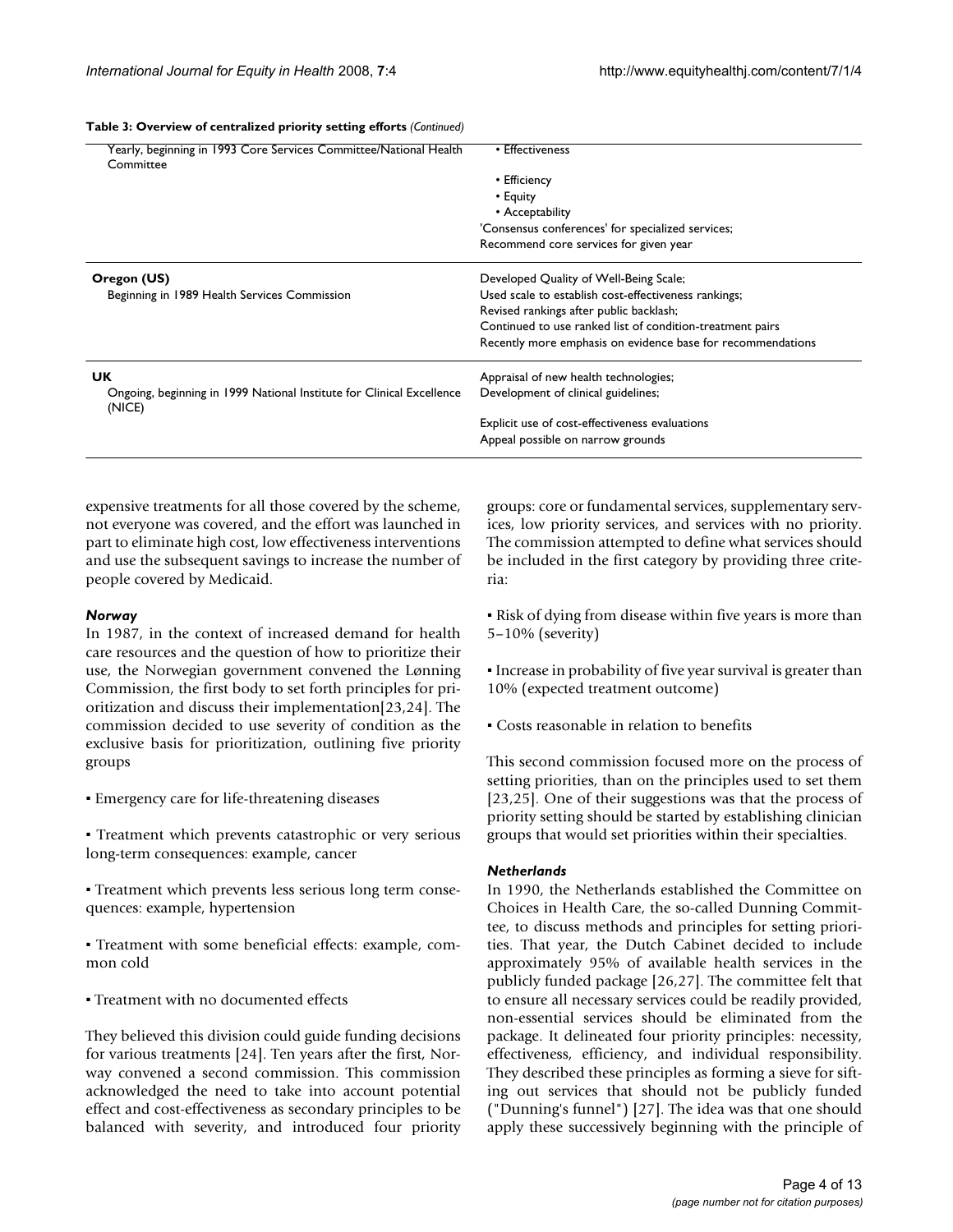necessity, and then limiting the number of services provided. The principle of necessity was defined very broadly, basically meaning any intervention that could provide some medical benefit. With regard to the principle of effectiveness, the committee distinguished between interventions where there was evidence for an effect, where there was limited evidence, and where there was no evidence. The services would be further narrowed down by those that gave value for money, by only funding efficient services, and finally, services that were best dealt with by the individuals themselves were excluded. This latter criterion was not meant to exclude lifestyle choices, such as illness because of bad eating habits. Rather, it was meant to exclude services that could easily be paid for by the individuals themselves. One example the committee gave was routine adult dental care. Although such dental care is necessary, effective and efficient, adults can easily pay for such services out of pocket, and it is therefore best left to an individual's responsibility. There was also a strong focus on solidarity and emphasis on approaching macrolevel decisions from the community point of view. While Dutch attitudes seemed to be shifting to accept more reliance on personal responsibility, the Dunning Committee did not want changes based on this shift to overlook the needs of vulnerable populations [26].

#### *Sweden*

In 1992, Sweden convened the Parliamentary Priorities Commission. Much work on substantive issues was left to local health authorities; however the central government commission outlined three platform principles: human dignity, need and solidarity, and cost-efficiency. The commission defined five priority groups based on the type of disease or treatment in question [17]. While cost-efficiency was listed as a platform principle, the committee was clear that cost should only be considered in comparing treatments for the same condition, and that measures of effectiveness that attempt to quantify quality of life, such as quality adjusted life years (QALYs), should not be used. As in the Netherlands, there was an emphasis on solidarity and needs of vulnerable populations. In 1994, Sweden convened a second committee, which focused more on eliciting public opinions, a factor that had virtually no role in the work of the first commission [21].

#### *Denmark*

In 1996 the Danish Council of Ethics laid out values that should form the basis of the health service: equality, solidarity, security, and autonomy. From these values, the council derived a general goal for the health service, framed in terms of "opportunity for self-expression...irrespective of...social background and economic ability" [28]. In attempting to fulfill this general goal, there were a number of "partial goals" under consideration, including equity, quality, cost-effectiveness, and democracy. The committee was explicit that these secondary considerations must be "balanced against each other," and that even once goals are agreed upon it can "become difficult when these goals and partial goals are to be translated into decisions with consequences for everyday life in the health service" [28]. However, it did not specify methods for choosing between them.

#### **Explicit priority setting efforts: the defining practices approach**

Rather than begin with abstract principles, Israel, New Zealand, the UK and the state of Oregon confronted priority setting in the context of concrete allocation decisions, such as defining a package of publicly funded services or establishing clinical guidelines.

#### *Oregon*

The experience of priority setting in Oregon's Medicaid program starting in the early 1990's represents the most explicit, as well as one of the most controversial, examples of priority setting in health care in the US. The goal of the program was to extend coverage to all Oregonians below 100% of the federal poverty level (as opposed to 58% FPL, as it was previously) by limiting coverage to a basic bundle of services decided by the Medicaid budget and a costeffectiveness ranking of available medical services [29- 32]. The Oregon process was concerned with incorporating public values from the beginning, and the Oregon Health Services Commission sponsored eleven public hearings, forty-seven town meetings and fielded a telephone survey before the initial rankings were decided [29]. The information gathered was employed in developing the Quality-of Well-Being Scale used to determine the cost-effectiveness ranking of condition treatment pairs and subsequently the services that would be covered by Medicaid [33]. This initial method was, however, abandoned because of public outcry over the resulting ranking of services. In response to this public reaction as well as criticism of the methodology, the Commission basically set out to rank health care services based on more broadly defined criteria, where expert knowledge and intuitive judgments by the Commissioners about appropriateness played a much larger role. While the program of rationing Medicaid services in Oregon was successful in covering a larger population and reducing the number of uninsured, it was extremely controversial and faced a number of political and practical roadblocks along the way [32]. The Oregon Health Services Commission continues to this day and continues to update the methodology used to prioritize and the resulting list of prioritized services. There are several community representatives on this Commission, although its ongoing work is not accompanied by as much public discussion as was the original implementation of the program. Oregon presents an example of both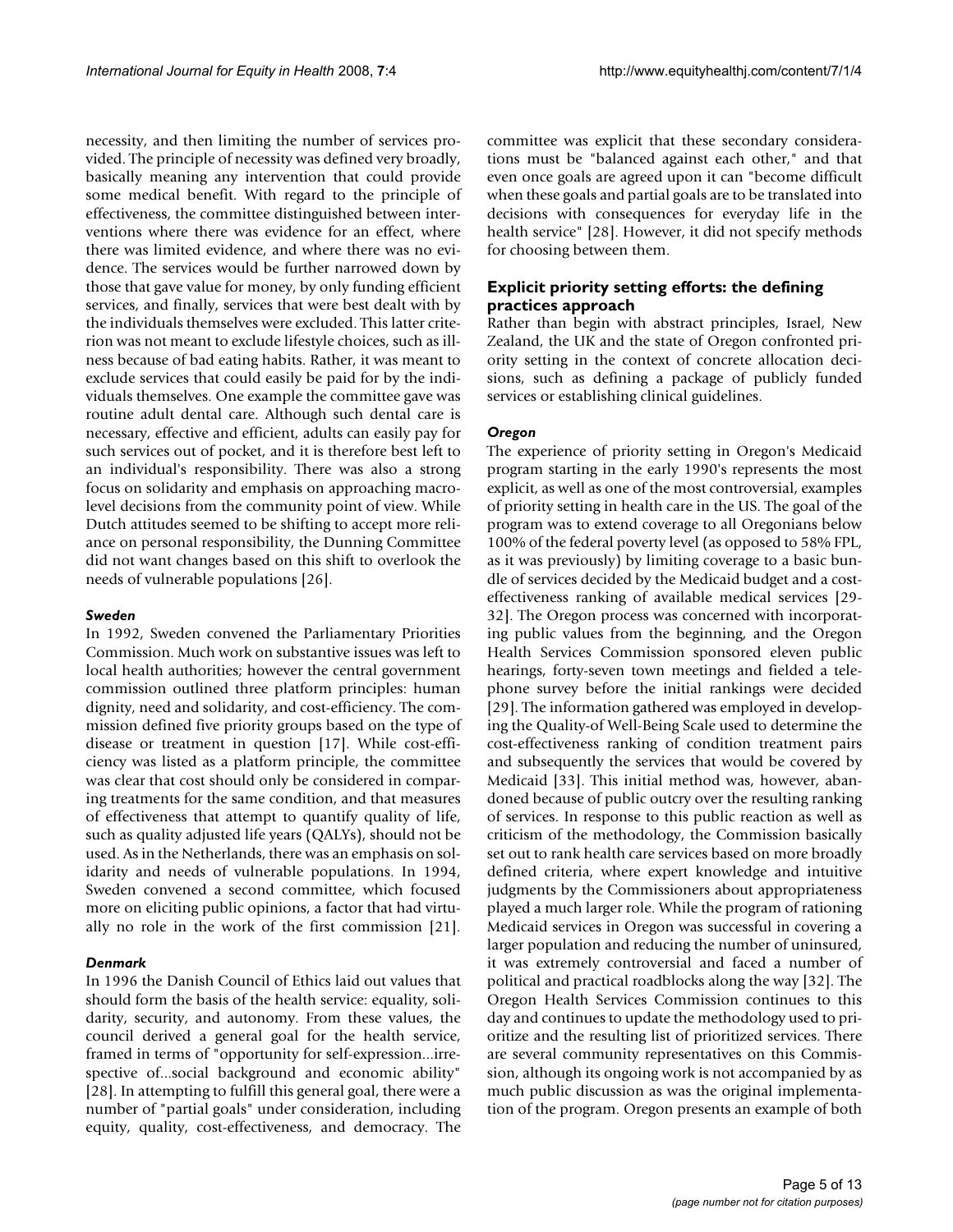the potential and difficulty of implementing explicit priority setting in the US context.

#### *New Zealand*

In 1993, New Zealand established its first National Advisory Committee on Core Health and Disability Support Services to evaluate which services should be included in the publicly funded health package. While recognizing that existing practices represented an ad hoc list of priorities [34], the Core Services Committee started with this list and worked to identify: 1) discrepancies in provision and management of services (between Maori and non-Maori, men and women, urban and non-urban populations, populations in different geographic regions, etc.), 2) areas where efficiency could be improved, and 3) preferences of communities regarding health care.

While the committee in New Zealand discussed principles in much the same way as other commissions, the discussion occurred in the context of making recommendations about covered services. The committee rejected the idea of having an "Oregon-like" list of services constitute the basic package, but did define eligibility criteria for coverage of specific services. In order to make appropriate recommendations, the Committee looked at unit cost and volume of treatment data for common conditions and identified areas where efficiency could be improved [34,35]. They also used information on public values and opinions, gathered through public meetings, to inform their recommendations. Subsequently, the Committee, renamed the National Health Committee (NHC) in 1996, met yearly to reevaluate and recommend changes to publicly funded health services based on new information or developments.

#### *Israel*

In 1995 Israel passed a National Health Insurance (NHI) Law, guaranteeing health insurance coverage to all citizens. The insurance would be provided by competing private sick funds, with the government acting as the single payer. Under the NHI law, all of the sick funds are required to provide the same basic basket of services to enrollees, with services not in the basic basket available at additional cost to the individual. When the law was first adopted it was decided that the basket comprising the extensive list of services offered by the largest existing sick fund at that time would also be the basic basket covered under the law. Thus, as in New Zealand, no explicit process for deciding on the basic basket was undertaken at the time, though it was recognized that a process was needed for updating the basic basket of services [36,37].

The Ministry of Health created a process to undertake technology assessment and make recommendations regarding the updating of the basic basket of services.

Under this system new technologies are screened on a regular basis in order to identify those with no existing alternative or with significant clinical efficacy compared with existing technologies. The assessment of these technologies includes the "evaluation of evidence-based clinical, epidemiological and economic aspects" [[38], p 172]. After several ad-hoc teams assess these aspects of the identified set of new technologies, their evaluations are passed on to the Medical Technology Forum, chaired by the Director of Medical Technology and including senior officials, managers, and researchers in technology assessment. Using a set of guiding criteria (including considerations such as the potential of the technology to prevent mortality or morbidity, the number of patients to benefit, the financial burden on society and the individual patient, and whether the net gain to society is higher than the cost) the Forum grades each technology on a scale of 1–10 and categorizes each as high, intermediate, or low priority. The rankings are then passed on to a National Advisory Committee, which, as of 1999, includes public representatives in addition to officials from the Ministries of Health and Finance and the sick funds. The Committee takes into account the assessments and recommends whether new technologies should be included in the basic basket, as well as limitations on their use [38].

#### *United Kingdom*

From its early days, the idea of rationing was a contentious political issue in the British National Health Service (NHS) [15,39]. When other countries began convening commissions on priority setting there was a call by some for the UK to follow [19,40-43]. Instead, in 1999 the National Institute for Clinical Excellence (now the National Institute for Health and Clinical Excellence) (NICE) was established to: 1) appraise new health technologies, 2) develop clinical guidelines, and 3) assess interventional procedures [44,45]. In conducting these activities, NICE addresses questions including what constitutes necessary and appropriate care, how to incorporate cost-effectiveness considerations, and what interventions should be publicly funded. NICE also includes various pathways for public input.

#### **Criteria for evaluating priority setting efforts**

How well did these priority setting efforts succeed? We propose three criteria for evaluating these efforts. The first criterion is adequate public input in the priority setting exercise. The second criterion is appropriate principles, including the incorporation of an evaluation of the costs and benefits of interventions. The third criterion concerns the effect of the prioritization effort: has it actually had an impact on policy and practice, including the establishment of a review process to evaluate performance (Table 4). Let us briefly justify the selection of these criteria.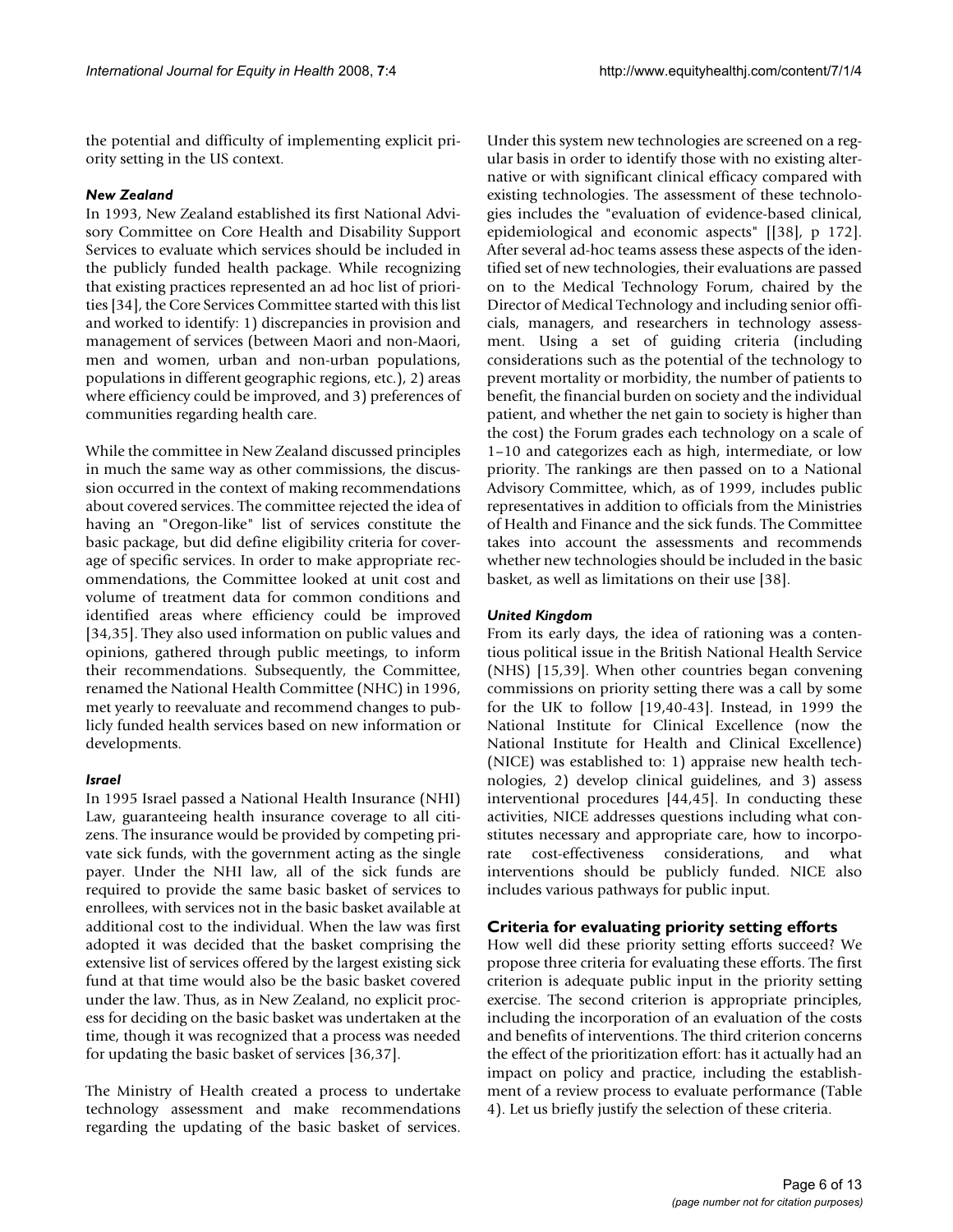| (1) Public input and discussion   | solicit public input in order to inform health professionals and policy makers about the beliefs, opinions, and<br>preferences of the public. promote a public discussion which aims to educate the public about the need for<br>and options for setting priorities |
|-----------------------------------|---------------------------------------------------------------------------------------------------------------------------------------------------------------------------------------------------------------------------------------------------------------------|
| (2) Appropriate principles        | establish a coherent, specific and action guiding set of publicly acceptable principles on which to base<br>priorities, including a practically useful and balanced method for incorporating cost into the prioritization<br>process                                |
| (3) Effect on policy and practice | exhibit a sustained effect on the policy and practice of health care priority setting, including through the<br>establishment of an iterative process for review, evaluation, and reconsideration of priority setting<br>determinations                             |

It has often been stressed in the prioritization literature that it is necessary to engage the public in order to gain acceptance for the often painful choices that need to be made. This can be achieved through different mechanisms, including, for example, group exercises in choosing hypothetical health care packages [3,46-48]. Not only is it necessary to educate the public about the need for prioritization, it is also generally accepted that the public should have a real influence on how these choices are made. Most commentators reject an approach where these decisions are made by technocrats behind closed doors without public input. While it can be difficult to realize, public engagement with prioritization issues is necessary to ensure fairness and legitimacy [5,10,49-51] Exactly how this is done can vary. One may simply attempt to elicit the views of the public and incorporate these into decision making [52], or one may aim at a more deliberative process where one arrives at a consensus after a public dialogue. Still unresolved are the questions of how extensive public involvement in the priority setting process should be and who best represents the public's views. There are also problems of ensuring that avenues for public input established on paper are implemented and that input reflects broad and relevant community views [52- 55].

Principles and procedures are supposed to help ensure prioritization is consistent with society's values and goals for the health care system. In fact, most commissions were established precisely to establish shared values on which prioritization decisions can be based. Producing value for money is central to efficiently allocating health care resources and will likely lead to fairer allocation as well. We have therefore noted specifically how the commissions have dealt with the issue of cost. A successful approach will integrate cost considerations, rather than acknowledging but avoiding the task of directly addressing the issue. Despite its limitations, CEA is currently the best developed and most used approach to assess whether interventions produce value for money [56-62].

Discussions about how to fairly and efficiently set priorities serve little purpose if they do not impact how priorities are established. Hence, exercises in priority setting must be concretely linked to policy and practice, and we expect that the work of government commissions will have some influence on what interventions are covered. In some cases, such as for NICE in the UK, the bodies have a direct influence on coverage decisions, and are set up to influence health policy. For commissions given the task of establishing a framework for priority setting, the influence will have to be more indirect. One important result would be if the work has led to an increased awareness among the general public about the need for priority setting, as we noted above. Another result would be if some of the concrete recommendations by the commission were subsequently adopted. Because of the controversial nature of most prioritization decisions, it is particularly important to note what procedures have been established for review and appeal of decisions reached.

### **Evaluating the eight efforts on priority setting**

The approaches of the eight countries we consider vary in how well they fulfilled these criteria.

#### *Solicitation of public input and promotion of public discussion and education*

To fully evaluate the extent to which the priority setting bodies have promoted public discussion and education, we would have to distinguish between what the commissions did to encourage discussion during their tenure, and any effects the commissions have had on subsequent public involvement. Here we will confine ourselves to the involvement during the existence of the commissions, and the structures set up by the standing bodies established. All the priority setting bodies recognized the importance of transparency in setting priorities, by emphasizing the importance of promoting public discussion in order to make the need for priority setting clear. The Swedish commission, for example, emphasized that public discussions of priorities help clarify the reasons and methods on which priority setting decisions are based [21]. Similarly, the Dutch Committee emphasized the importance of introducing the topic of priorities into public discussion, not only to make people aware of the need for prioritization, but to encourage individuals to make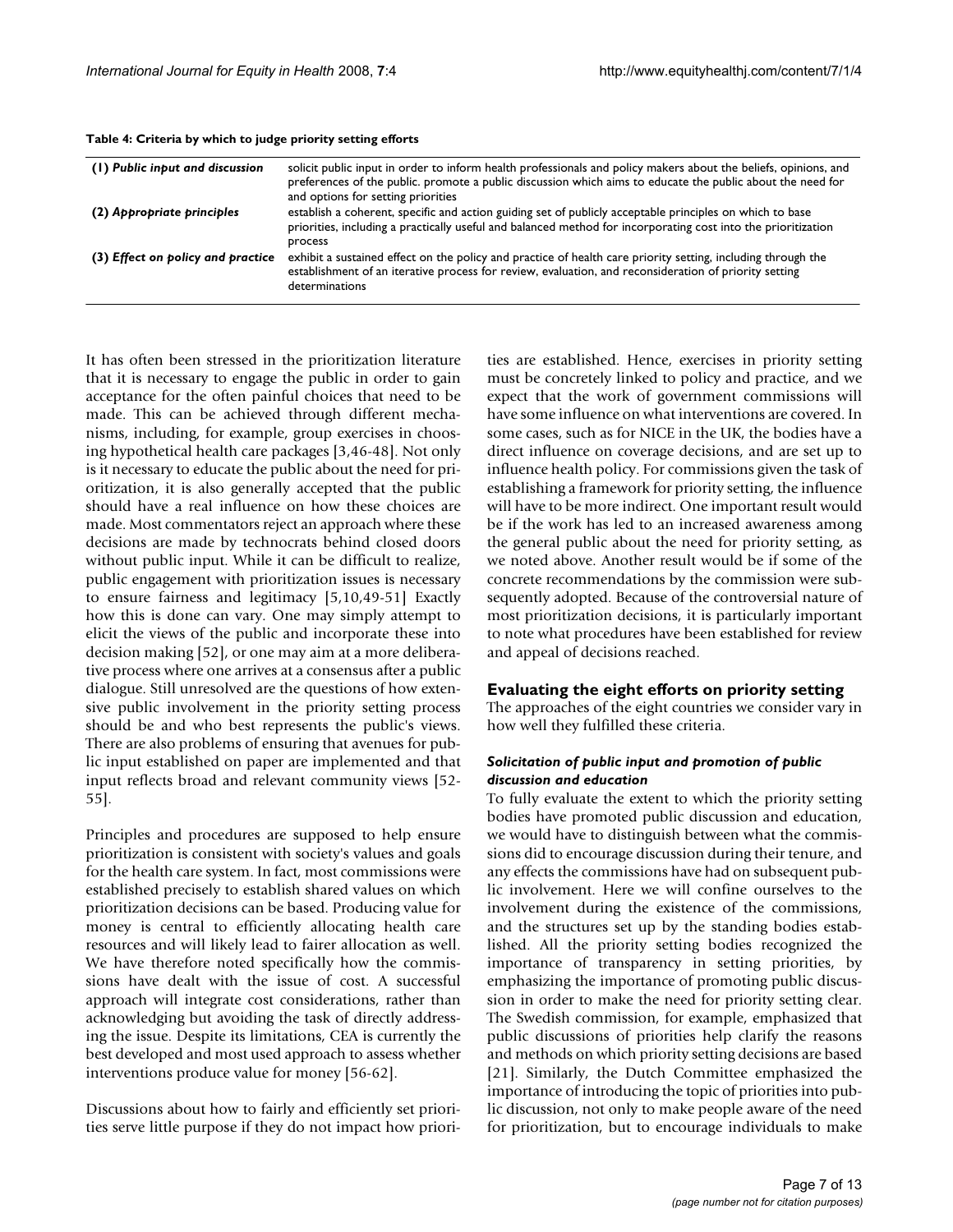their own choices regarding health care options [27]. The Commissions, however, varied in the way the public was involved.

While Norway involved public representatives on its commissions, the Norwegian Commissions only discussed the importance of public education, whereas the Danish Council actually held public meetings and distributed materials on priority setting [28]. The Commissions in the Netherlands and Sweden actively incorporated feedback from public meetings and surveys into their deliberations [21,27]. The second Swedish commission referred to four public surveys, two of which it funded, and held five regional conferences[21,63]. The Dutch committee set out a plan for a long-term program to solicit feedback from various consumer groups, including women, the elderly, the "low-involved," and different patient groups by beginning a discussion primarily through the media, then soliciting feedback through various meetings [27].

One of the stated goals of the New Zealand's Core Services Committee was to ensure that core health services "reflect the diverse needs and values of the population being served" [34]. The first step in this effort is to inform the public and engage them in a discussion of health services. The New Zealand Committee held periodic "Best of Health" public meetings based around discussion documents. The views expressed at these meetings were part of the committee's considerations in making recommendations regarding core services [64]. Further, they recommended the continuation of consultation by the Health Authorities in charge of funding services with communities, including Maori communities, in different regions [34,65,66]. The NICE model of public involvement allows for public input at different levels on both broad principles and specific guideline development. Input is solicited by including lay members with relevant experience on guideline committees, posting draft guidelines on NICE's website to solicit public feedback before issuing final guidelines, and convening Citizens Councils, composed of 30 individuals representing the public, to discuss questions such as how to define and evaluate clinical needs for treatment or what role age should play in making clinical decisions [44].

In Israel, explicit public involvement was not taken into account in establishing the terms of the NHI Law in 1995, though the importance of involving members of the public in the subsequent decision-making process about the basic basket was quickly realized. Thus, beginning in 1999, a quarter of the membership of the National Advisory Committee that makes the final recommendation to the Minister of Health regarding which new technologies should be added to the basic basket were public representatives with no medical background [38].

#### *Establishment of principles*

Except the UK, all of the countries considered here started the discussion by establishing some set of principles on which to base priorities [14,66]. In the UK, this discussion has gone on through other avenues, but has not been centralized and systematic [39]. The principles cited by the commissions include a range of medical, philosophical, and economic factors [17,21,27,28,34].

It seems unreasonable to base prioritization on a single principle. Indeed, when the Norwegian Commission attempted to formulate a system based exclusively on severity, it found that important considerations, such as effectiveness of interventions and cost, were excluded and saw the need to add additional principles. With multiple principles, the challenge is determining how to balance them when they conflict. As the Danish committee pointed out, balancing "become [s] difficult when [principles] are to be translated into decisions with consequences for everyday life in the health service" [[28], p 57]. While commissions acknowledged the challenge of balancing, none solved the problems they identified.

In general there is hesitancy to place much weight on CEA due to discomfort and uncertainty in dealing with cost. In Norway, the first commission avoided cost [24], and only after negative responses did it add the secondary principles of potential effect and cost-effectiveness. The Danish committee discussed problems with using cost related analyses, including uncertainty about what measure of utility to use and the need for more information. Rather than addressing these problems, the committee was hesitant to endorse the use of any economic analyses [28]. The initial Swedish report stated that cost should only be a deciding factor when "all else is equal"[21]. In both Denmark and Sweden, the commissions specified that cost should only be considered when comparing treatments for the same illness, such as comparing a titanium hip prosthesis to a less expensive but less durable steel prosthesis [21]. While Israel's process does not include a requirement that cost-effectiveness specifically be taken into account in making decisions, it does include an economic evaluation that considers the overall cost of including a new technology in the basic basket by comparing it with currently available treatments. In a small number of cases, explicit cost-effectiveness or cost-benefit analysis is conducted as well ([38] The Dutch Committee in principle allowed the lack of cost-effectiveness to determine that an intervention should not be covered.

Only New Zealand lists cost-effectiveness as a primary consideration [34]. NICE explicitly integrates cost in every case of guideline development and technology assessment [44,67]. Still, the use of CEA in NICE guidelines has been controversial in the past; its recommendation against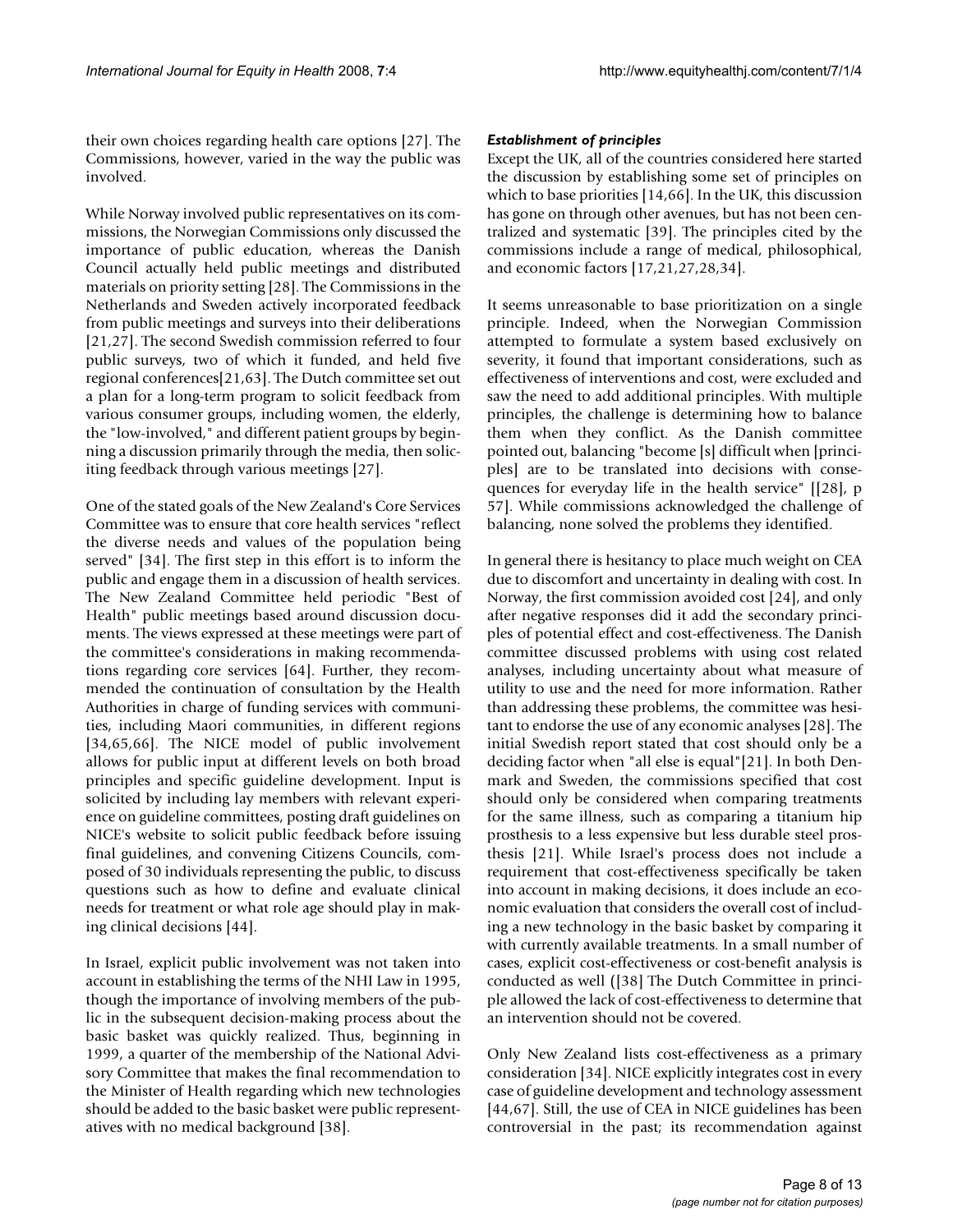using beta-interferon for treatment of multiple sclerosis based on cost-effectiveness grounds, for example, caused an outcry from MS groups, and its final recommendation was controversial among the medical and research communities as well [34,65,68-72].

#### *Impact on policy and practice*

Because of their abstractness, government commissions that outlined principles have had little direct impact on their countries' policies. For example, the Danish Council of Ethics explicitly noted that their partial goals would sometimes conflict, yet did not set out methods for implementing them in these cases [28]. Even when a commission outlined priority groups for use in practice, the guidelines were so broad as to be useless in resolving difficult prioritization questions [17,24,27]. In Norway, for example, the division of priority groups into fundamental, supplementary, low priority and no priority did little to help resolve questions of choice in individual circumstances. Further, the lack of political tension within the Swedish Commission, which included parliamentary representatives of all major parties, was seen by many as a sign that the group avoided controversial issues central to priority setting [23].

After the early rounds of priority setting discussions, principles set forth by the committees had little direct effect on health care planning and provision. According to Berg and van der Grinten, the criteria that make up Dunning's funnel were difficult to implement because of contention about the definition of "necessary" and the difficulty of making macro level judgments about the effectiveness and efficiency in specific cases or whether an intervention can be left up to individual responsibility. Even when the Dutch government took the approach of the Dunning committee seriously, "problematic substantive criteria..., financial considerations...and political pressures ...made it very difficult to remove services from the package" of publicly funded health services [[26], p 124]. In general, governments and planning groups continued to make decisions about coverage based on a host of other factors, including political concerns and media pressure [14,61,73].

After a decade of discussions and repeat performances by some commissions, little progress had been made. Changes in health services after recommendations were issued did not reflect the extensive discussions and proposals put forth by the commissions [73,74]. One study showed evidence that less than half of new medical technologies actually implemented between 1993 and 1997 in Norway fit the Lønning definition of core services [74]. "By 2002, few of the recommendations [of the Lønning Commissions in Norway] had been implemented" [[24], p 2003]. In particular, specific priority setting committees were supposed to issue recommendations for different fields of medicine, but as of 2007 this had not been done. While the discussion of priority setting was successfully started, it was not clear that the government commissions had any significant impact on actual practices at the policy, planning, or clinical levels.

The approaches of Israel, the state of Oregon, New Zealand and the UK affected policy and practice most directly. For example, by making specific recommendations regarding covered services in New Zealand and establishing specific clinical guidelines in the UK, the groups in these countries have anchored the discussion of priorities in concrete policy determinations. Yet, within NICE, there is no systematic review of existing health technologies; thus there is a bias towards reviewing only new technologies. While the UK is a step ahead in affecting practice, there are still improvements to be made in the system.

All the countries that have set up bodies that decide on priorities, and the state of Oregon, have ongoing processes that are conducive to iterative reflection on past successes and failures. In Israel, new technologies are screened and assessed for inclusion in the basic basket of services on a regular basis. Similarly, the ongoing nature of NICE creates opportunities for review and evaluation of the process, though the review has been less systematic than in New Zealand. The yearly reevaluation of the health services and discussion of other health care issues by the NHC in New Zealand is the best example of effective review and evaluation [14,41]. For example, in 1996 the Committee recommended against population screening for prostate cancer using the prostate specific antigen (PSA) test, but recommended the question be kept under review [75]. In 2001 the NHC began a review that culminated in a 2004 report echoing their earlier recommendation against population-wide PSA screening [53,76,77]. Rather than attempting to settle questions of prioritization with one discussion, the New Zealand Committee has established an iterative process that allows priority setting to evolve with medical and political changes.

Finally, one should note that the priority setting efforts had little effect on the political events that actually led to the establishment of the priority setting exercises in the first place. The Norwegian effort did not solve the problem of waiting lists, the Dutch politicians did not use the criteria of the Dunning committee to decide what should be included in the package of health services, and the Oregon effort did not lead to any substantial cost-savings by eliminating interventions from the services provided that could be used to increase the number of people covered by Medicaid [24,26,78].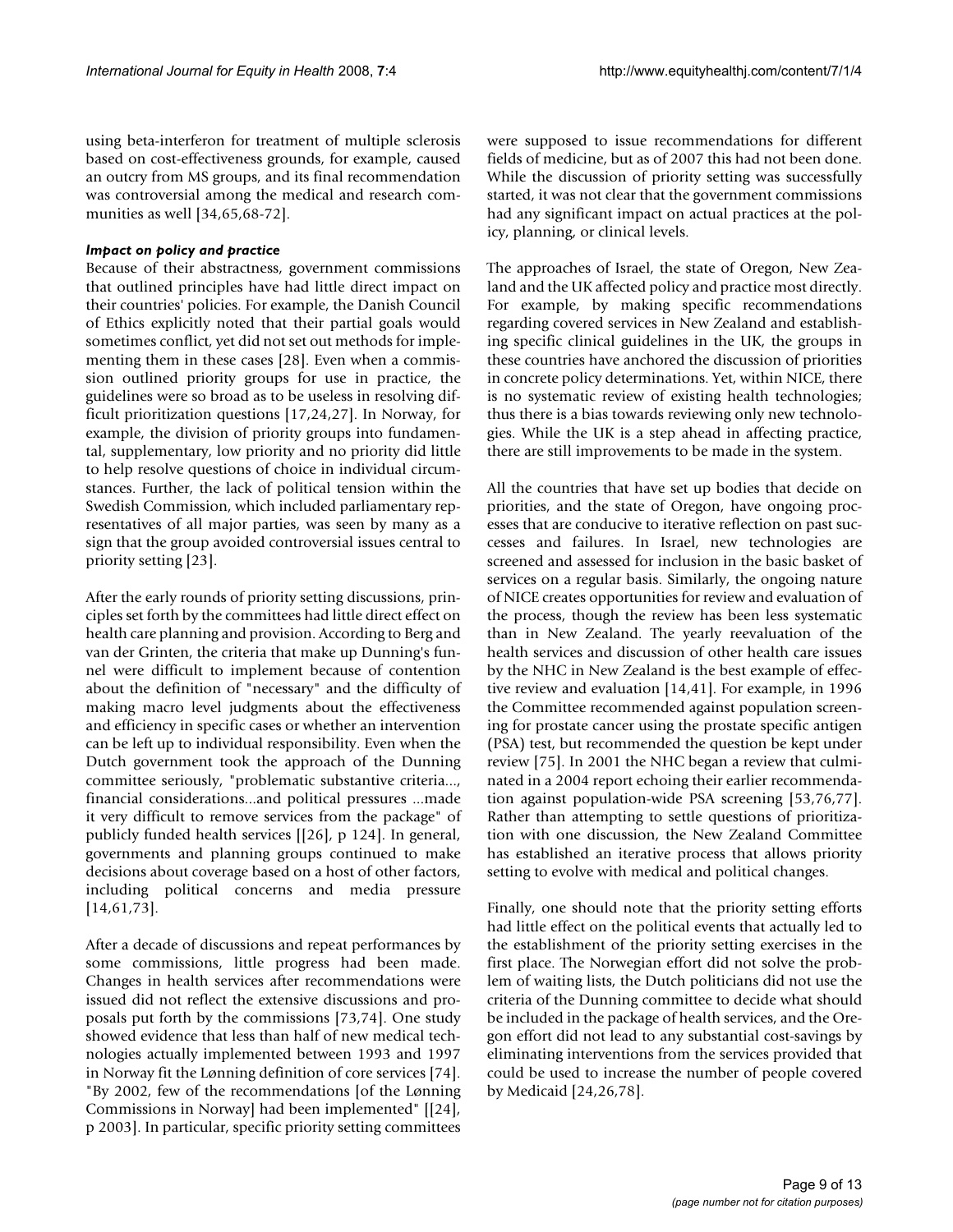#### **Future directions for priority setting**

What can we conclude from this examination of eight priority setting efforts? First, the bodies established to recommend or decide prioritized interventions have been relatively successful. They key to ensure impact on policy and practice is therefore to establish bodies with some decision making power on what is actually implemented in the health care system. Although controversial, the policies in the state of Oregon, Israel, New Zealand and the UK, have been largely accepted. Second, and in agreement with an apparent consensus in the literature, formulation by public bodies of abstract priority setting principles will not have much impact on policy. In the words of Søren Holm, "The Danish Council argued that none of the priority-setting systems which had been produced were really operational, and all suffered from one or both of two fatal flaws: .... They were based on a simplistic view about the purpose of the health care system; and/or they did not really give any specific guidance as to how one should prioritize" [[79], p. 31]. None of the Commissions given the task of formulating a principled framework for priority setting has had much impact on health policy in their respective countries. This general negative conclusion has led many commentators, including the Danish Commission as well as the second Norwegian Commission and commentators such as Norman Daniels to advocate a different approach [80]. Again, according to Søren Holm, "If we cannot find rule-based systems which can legitimize the decisions, we will instead have to devise priority-setting processes that can lend legitimacy to the outcome." Holm goes on to quote from the Danish Commission describing such a process

There should be an effort to ensure that decision-makers at different levels be aware – informed – of which priority-setting consequences different decisions entail. The issue is ensuring clearness, the necessary information being available, and that analyses have been executed of which consequences different decisions entail. At the same time the public should also be ensured a higher level of information on which decisions are made at which levels, and which reasons there are for the individual decisions. Such openness is crucial to ensuring that individual decisions can be subjected to criticism and possibly changed on the basis of the public debate. For this reason great importance should also be attached to the health planning in the counties being organized in such a way as to ensure the possibility for common citizens to participate in the decision making process, for instance at hearings and public meetings. [[79], p.34]

Our third conclusion is, however, that such a process, in spite of its attractiveness and in spite of the emphasis placed on public involvement in the prioritization literature, has also not really been implemented in any of the priority setting exercises examined here. The two country commissions mentioned by Holm as proponents of this approach, Norway and Denmark, have not yet, a decade after the reports, implemented any process with even the most rudimentary elements of the public process described above. In fact, the recommendation in Norway was that this process should be expert driven, and not involve much public debate. The processes implemented in countries with actual priority setting bodies, Israel, New Zealand, the UK and the state of Oregon in the US, also do not appear to fit the description of an open and transparent process with public discussion and decisions about the trade-offs that need to be made. New Zealand, Israel and Oregon have largely delegated the decisions about what services should be included in the health care package to a body of experts, with few, if any, possibilities for appeal. NICE in the UK, which perhaps comes closest to the ideal of a process for evaluating new technologies, has developed a structure of public involvement at all levels, and there is a possibility of appealing the decisions reached. However, the public is not engaged in the envisaged debate about what trade-offs need to be made, and how to balance different principles. The basis for appeal is also very narrow; successful appeals can only be made if the committee has made obvious mistakes. The three grounds for appeal are only:

- The Institute has failed to act fairly and in accordance with its procedures;
- The Institute has prepared guidance which is perverse in the light of the evidence submitted; and
- The Institute has exceeded its powers

NICE to a large extent limits itself to examining new technologies for their cost-effectiveness, where the major determinant of the decision reached rests on the examination of technical evidence of proven effect, and the costs of the procedure in relation to a more or less pre-set level of cost-effectiveness. In that respect it resembles more a traditional technology assessment agency, rather than a body with a mandate to involve the public in an open dialogue about the difficult moral choices in health care priority setting. In Israel the National Advisory Committee included about a third of the members without any medical background. In its advisory role, however, the committee largely relied on the expert judgments of the Medical Technology Forum, and the final decision about what to include for reimbursement was reached without any public discussion or involvement.

Against this one might want to argue that the case of Oregon demonstrates that the success of a community led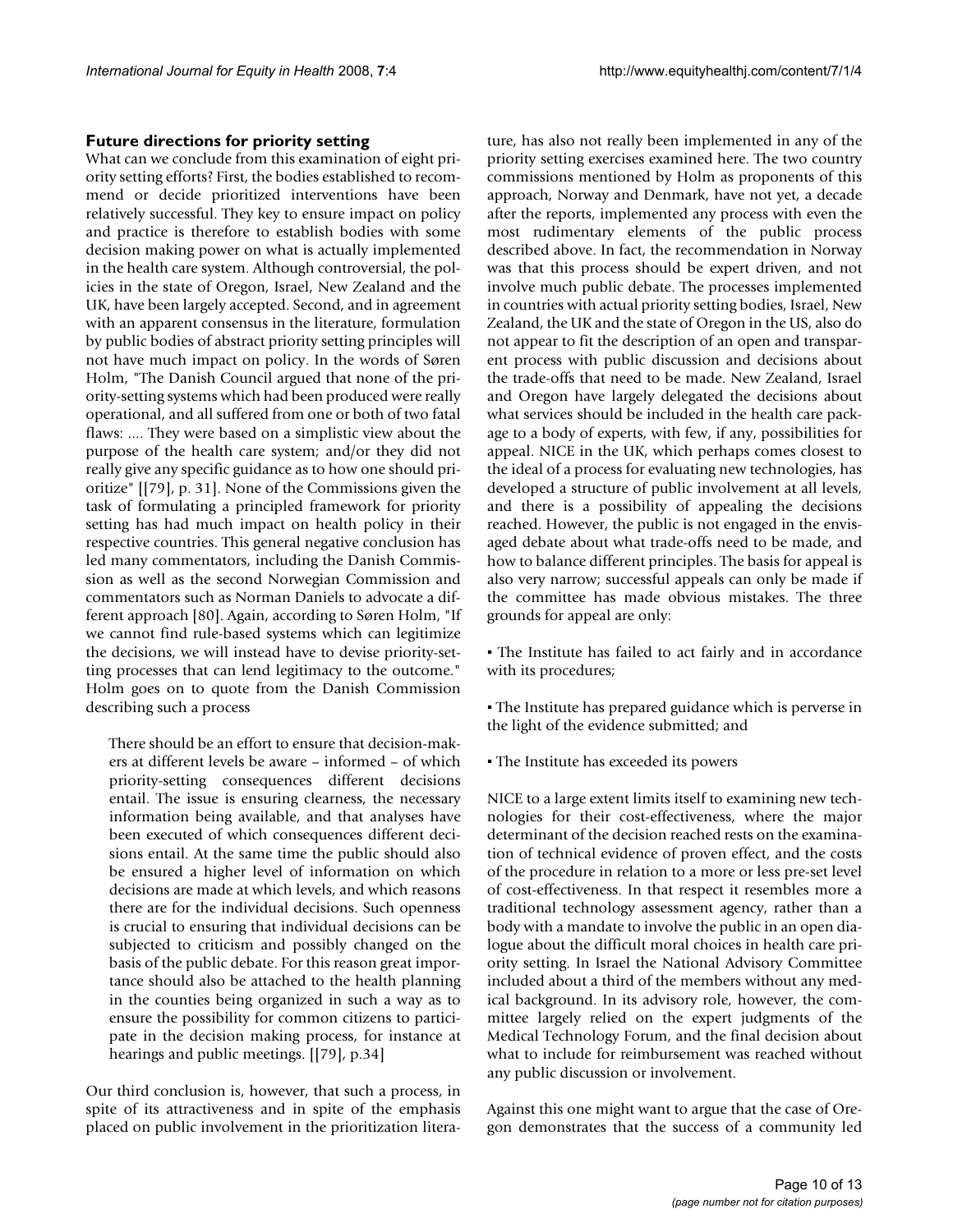process as opposed to a technocrat led process. The initial ranking based on a mechanical application of cost-benefit calculation was abandoned in favor of judgments by a panel with a sizable proportion of community members. This revised methodology was accepted and has been utilized successfully during the subsequent decade. In spite of this, there are two reasons why Oregon is not a counterexample to the position taken in this paper. First, the Health Services Commission has recently recognized that it is necessary to place a much greater emphasis on the evidence for the effectiveness of interventions and its costeffectiveness [81]. One can therefore expect that the recommendations by experts will place a much larger role in deciding the prioritized list. Second, although there were a large number of public hearings and input during the initial work of the Commission, the work today is largely carried out without much public debate. Furthermore, the initial discussion probably had more to do with gaining acceptance and legitimacy for the process, than about a public deliberation about the conflicting values and reasons that would initially lead different people to come to different conclusions but then, as a result of the open public debate, result in consensus about the list of priorities [78].

What does this mean for the future direction of health care priority setting? In our view, it suggests that we perhaps should reevaluate the place for some type of expert led model of implicit rationing and priority setting in health care. One the one hand, the experience of the priority setting commissions of countries such as Norway, the Netherlands, and Denmark suggests that we will never reach agreement about an explicit framework for priority setting. Although these countries did not establish any priority setting bodies with decision-making power, the intention was that the recommendations of the commissions should be implemented. As we discussed above, this has not yet happened. On the other hand, the experience of actual priority setting efforts in Israel, New Zealand, Oregon and the UK, suggests that this is best done by a group of experts who consider the evidence for the effectiveness of various interventions, without much public involvement and discussion. The experience in these countries show that such an expert led process may be accepted by the general public. The actual acceptance of the public that we have seen in these countries, could, of course, simply be a reflection of the fact that the public feels powerless to influence the process. Some of the public criticism of the specific decisions made by NICE may be a reflection of that fact. The relative success of this approach also does not mean that there should be no public involvement, nor an absence of appeal processes. All the priority setting bodies examined here involve the public and allow for an appeal of the decisions, but it is quite clear that it is much less than is envisaged by those who advocate open and transparent processes involving the public. The challenge of health care prioritization would therefore seem to be to identify an appropriate balance between an expert led process and a process that emphasizes public involvement in decision making. We recognize that this conclusion is controversial, and goes against much of the thinking in the current prioritization literature, where there is much more emphasis on public involvement. The examination of the prioritization efforts discussed in this paper, however, leads us to conclude that implementation of public discussion and open and transparent deliberative processes has not been achieved. In spite of this, some countries have been able to achieve some degree of public acceptance of actual rationing. In light of this, one of the main challenges for the priority setting field would be propose appropriate levels of public involvement and appeal that is much less extensive than the usual rhetoric suggests, but that still ensures that decisions reached are legitimate.

One key element for appropriate public involvement would probably be transparency in providing reasons for decisions. Even though there may not be much possibility of actually appealing a decision and reversing it, the possibility of public discussion and criticism of justifications for decisions, will in all likelihood influence priority setting bodies. Although such influence is largely indirect, in the long run it will probably be more substantial than the formal ability to directly appeal particular decisions.

#### **Declaration of competing interests**

The author(s) declare that they have no competing interests.

#### **Authors' contributions**

Both authors have been involved in initiating the project, carrying out the background research, and the writing of the article. Both authors have read and approved the final manuscript.

#### **Acknowledgements**

We thank John Barton, Anthony Culyer, Marion Danis, Eli Feiring, Lindsay Hampson, Søren Holm, Steven Pearson, Jehanna Peerzada, Larry Temkin and, in particular, Ezekiel Emanuel for their helpful comments on earlier drafts. This research was supported by the Intramural Research Program of the NIH Clinical Center. The opinions expressed are the authors' own. They do not reflect any position or policy of the National Institutes of Health, US Public Health Service, or Department of Health and Human Services.

#### **References**

- 1. Beauchamp TL, Childress JF: **Principles of Biomedical Ethics.** 5th edition. New York , Oxford University Press; 2001.
- 2. Eddy DM: **Clinical Decision-making: From Theory to Practice. The Individual vs Society. Resolving the Conflict.** *JAMA* 1991, **265:**2405-2396.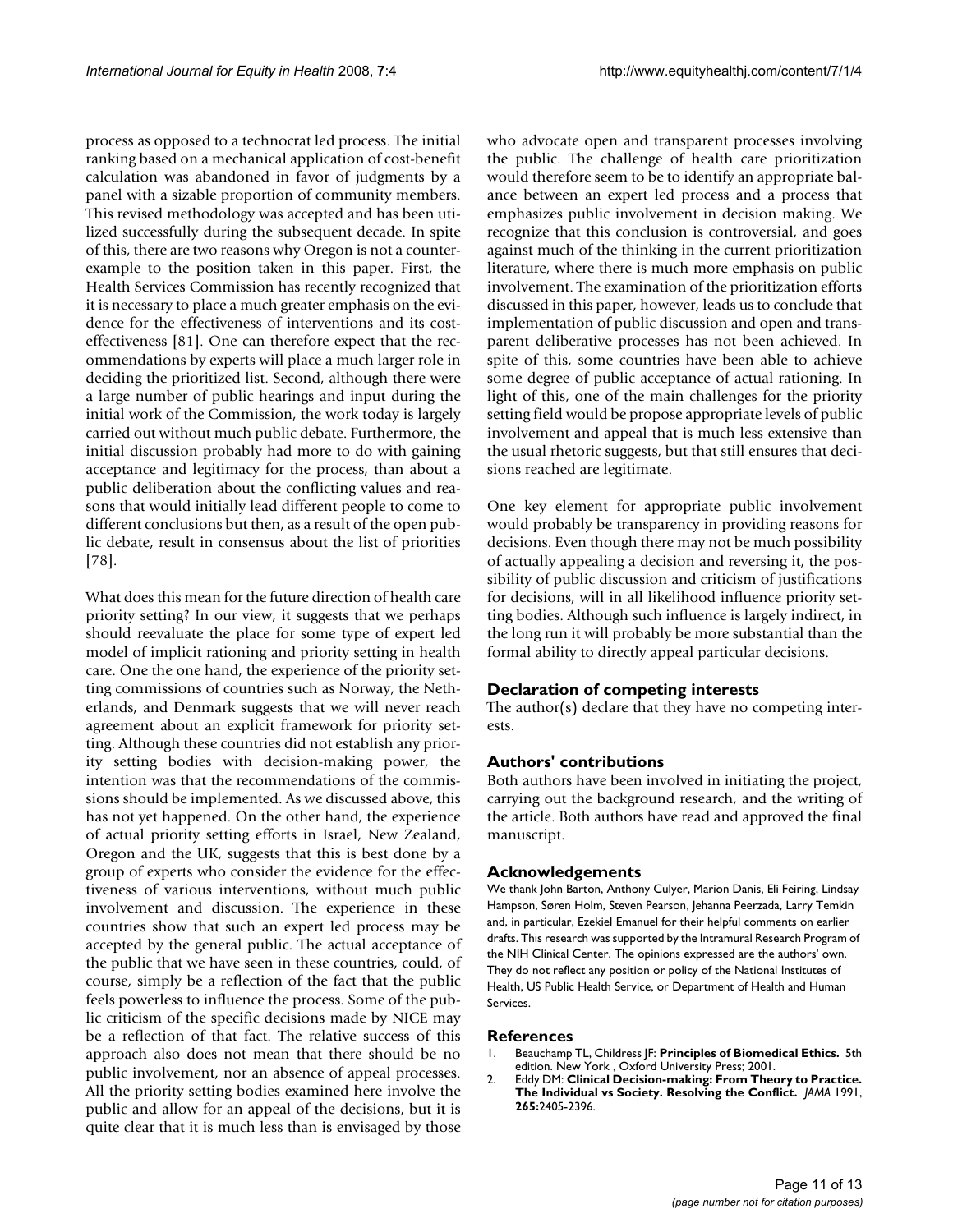- 3. Eddy DM: **Clinical Decision-making: From Theory to Practice. The Individual vs Society. Is There a Conflict?** *JAMA* 1991, **265:**1446, 1449-1450.
- 4. Emanuel EJ: **[Justice and Managed Care. Four Principles for the](http://www.ncbi.nlm.nih.gov/entrez/query.fcgi?cmd=Retrieve&db=PubMed&dopt=Abstract&list_uids=10862365) [Just Allocation of Health Care Resources.](http://www.ncbi.nlm.nih.gov/entrez/query.fcgi?cmd=Retrieve&db=PubMed&dopt=Abstract&list_uids=10862365)** *Hastings Center Report* 2000, **30:**8-16.
- 5. Fleck LM: **[Healthcare Justice and Rational Democratic Delib](http://www.ncbi.nlm.nih.gov/entrez/query.fcgi?cmd=Retrieve&db=PubMed&dopt=Abstract&list_uids=11951873)[eration.](http://www.ncbi.nlm.nih.gov/entrez/query.fcgi?cmd=Retrieve&db=PubMed&dopt=Abstract&list_uids=11951873)** *American Journal of Bioethics* 2001, **1:**20-21.
- 6. Rawls J: **A Theory of Justice.** Cambridge , Belknap Press of Harvard University; 1999.
- 7. Alexander GC, Werner RM, Ubel PA: **[The Costs of Denying Scar](http://www.ncbi.nlm.nih.gov/entrez/query.fcgi?cmd=Retrieve&db=PubMed&dopt=Abstract&list_uids=15037486)[city.](http://www.ncbi.nlm.nih.gov/entrez/query.fcgi?cmd=Retrieve&db=PubMed&dopt=Abstract&list_uids=15037486)** *Archives of Internal Medicine* 2004, **164:**593-596.
- 8. Anand G: **[Who Gets Health Care? Rationing in an Age of Ris](http://www.ncbi.nlm.nih.gov/entrez/query.fcgi?cmd=Retrieve&db=PubMed&dopt=Abstract&list_uids=14971381)ing Costs: Life Support: The Big Secret in Health Care: [Rationing is Here; With Little Guidance, Workers On Front](http://www.ncbi.nlm.nih.gov/entrez/query.fcgi?cmd=Retrieve&db=PubMed&dopt=Abstract&list_uids=14971381) Lines Decide Who Gets What Treatment; Nurse [Micheletti's Tough Calls.](http://www.ncbi.nlm.nih.gov/entrez/query.fcgi?cmd=Retrieve&db=PubMed&dopt=Abstract&list_uids=14971381)** *The Wall Street Journal* 2003.
- 9. Bloche MG, Jacobson PD: **[The Supreme Court and Bedside](http://www.ncbi.nlm.nih.gov/entrez/query.fcgi?cmd=Retrieve&db=PubMed&dopt=Abstract&list_uids=11105185) [Rationing.](http://www.ncbi.nlm.nih.gov/entrez/query.fcgi?cmd=Retrieve&db=PubMed&dopt=Abstract&list_uids=11105185)** *JAMA* 2000, **284:**2776-2779.
- 10. Fleck LM: **[Rationing: Don't Give Up.](http://www.ncbi.nlm.nih.gov/entrez/query.fcgi?cmd=Retrieve&db=PubMed&dopt=Abstract&list_uids=11998768)** *Hastings Center Report* 2002, **32:**35-36.
- 11. Freudenheim M: **Broader Health Coverage May Depend on Less.** *New York Times* 2004.
- 12. Fleck LM: **Just Caring: Health Reform and Health Care Rationing.** *Journal of Medicine and Philosophy* 1994, **19:**435-443.
- 13. Dixon J, Welch HG: **[Priority Setting: Lessons From Oregon.](http://www.ncbi.nlm.nih.gov/entrez/query.fcgi?cmd=Retrieve&db=PubMed&dopt=Abstract&list_uids=1672977)** *Lancet* 1991, **337:**891-894.
- 14. Ham C: **[Priority Setting in Health Care: Learning from Inter](http://www.ncbi.nlm.nih.gov/entrez/query.fcgi?cmd=Retrieve&db=PubMed&dopt=Abstract&list_uids=10173493)[national Experience.](http://www.ncbi.nlm.nih.gov/entrez/query.fcgi?cmd=Retrieve&db=PubMed&dopt=Abstract&list_uids=10173493)** *Health Policy* 1997, **42:**49-66.
- 15. Ham C: **[Priority Setting in the NHS: Reports from Six Dis](http://www.ncbi.nlm.nih.gov/entrez/query.fcgi?cmd=Retrieve&db=PubMed&dopt=Abstract&list_uids=8374459)[tricts.](http://www.ncbi.nlm.nih.gov/entrez/query.fcgi?cmd=Retrieve&db=PubMed&dopt=Abstract&list_uids=8374459)** *BMJ* 1993, **307:**435-438.
- 16. Hansson LF, Norheim OF, Ruyter KW: **Equality, Explicitness, Severity, and Rigidity: the Oregon Plan Evaluated from a Scandinavian Perspective.** *Journal of Medicine and Philosophy* 1994, **19:**343-366.
- 17. Health Care and Medical Priorities Commission: **No Easy Choices: The Difficult Priorities of Healthcare.** Stockoholm , Ministry of Health and Social Affairs; 1993.
- 18. Honigsbaum F, Calltorp J, Ham C, Holmstrom S: **Priority Setting Processes for Healthcare.** Oxford , Radcliffe Medical Press; 1995.
- 19. Klein R: **[Puzzling out Priorities. Why We Must Acknowledge](http://www.ncbi.nlm.nih.gov/entrez/query.fcgi?cmd=Retrieve&db=PubMed&dopt=Abstract&list_uids=9765158) [that Rationing is a Political Process.](http://www.ncbi.nlm.nih.gov/entrez/query.fcgi?cmd=Retrieve&db=PubMed&dopt=Abstract&list_uids=9765158)** *BMJ* 1998, **317:**959-960.
- 20. Street A, Richardson J: **[The Value of Health Care: What Can](http://www.ncbi.nlm.nih.gov/entrez/query.fcgi?cmd=Retrieve&db=PubMed&dopt=Abstract&list_uids=10119044) [We Learn from Oregon?](http://www.ncbi.nlm.nih.gov/entrez/query.fcgi?cmd=Retrieve&db=PubMed&dopt=Abstract&list_uids=10119044)** *Australian Health Review* 1992, **15:**124-134.
- 21. Swedish Parliamentary Priorities Commission : **Priorities in Health Care: Ethics, Economy, Implementation.** Stockholm , Ministry of Health and Social Affairs; 1995.
- 22. Ham C: **What Can We Learn from International Experience?** In *Rationing Health Care* Edited by: Maxwell R. Edinburgh , Churchill Livingstone; 1995.
- 23. Calltorp J: **[Priority Setting in Health Policy in Sweden and a](http://www.ncbi.nlm.nih.gov/entrez/query.fcgi?cmd=Retrieve&db=PubMed&dopt=Abstract&list_uids=10827297) [Comparison with Norway.](http://www.ncbi.nlm.nih.gov/entrez/query.fcgi?cmd=Retrieve&db=PubMed&dopt=Abstract&list_uids=10827297)** *Health Policy* 1999, **50:**1-22.
- 24. Norheim OF: **Norway.** In *Reasonable Rationing: International Experience of Priority Setting in Health Care* Edited by: Ham C, Robert G. Philadelphia , Open University Press; 2003.
- 25. Holm S: **Goodbye to the Simple Solutions: the Second Phase of Priority Setting in Health Care.** *BMJ* 1998, **317:**1000-1002.
- 26. Berg M, van der Grinten T: **The Netherlands.** In *Reasonable Rationing: International Experience of Priority Setting in Health Care* Edited by: Ham C, Robert G. Philadelphia, Open University Press; 2003.
- 27. Committee on Choices in Health Care : **Choices in Health Care.** Edited by: Ministry of Welfare HCA. Rijswijk ; 1992.
- 28. Danish Council of Ethics : **Priority-setting in the Health Service.** 1997.
- 29. Brown LD: **[The National Politics of Oregon's Rationing Plan.](http://www.ncbi.nlm.nih.gov/entrez/query.fcgi?cmd=Retrieve&db=PubMed&dopt=Abstract&list_uids=1909292)** *Health Affairs* 1991, **10:**28-51.
- 30. Fox DM, Leichter HM: **[State model: Oregon. The Ups and](http://www.ncbi.nlm.nih.gov/entrez/query.fcgi?cmd=Retrieve&db=PubMed&dopt=Abstract&list_uids=8375824) [Downs of Oregon's Rationing Plan.](http://www.ncbi.nlm.nih.gov/entrez/query.fcgi?cmd=Retrieve&db=PubMed&dopt=Abstract&list_uids=8375824)** *Health Affairs* 1993, **12:**66-70.
- 31. Fox DM, Leichter HM: **[Rationing Care in Oregon: the New](http://www.ncbi.nlm.nih.gov/entrez/query.fcgi?cmd=Retrieve&db=PubMed&dopt=Abstract&list_uids=1885148) [Accountability.](http://www.ncbi.nlm.nih.gov/entrez/query.fcgi?cmd=Retrieve&db=PubMed&dopt=Abstract&list_uids=1885148)** *Health Affairs* 1991, **10:**7-27.
- 32. Ham C: **Retracing the Oregon Trail: the Experience of Rationing and the Oregon Health Plan.** In *Reasonable Rationing: International Experience of Priority Setting in Health Care* Edited by: Ham C, Robert G. Buckingham , Open University Press; 1998.
- 33. Blumstein JF: **The Oregon Experiment: The Role of Cost-Benefit Analysis in the Allocation of Medicaid Funds.** *Social Science and Medicine* 1997, **45:**545-554.
- 34. National Advisory Committee on Core Health and Disability Support Services: **Core Health and Disability Support Services for 1993/94.** Wellington , National Advisory Committee on Core Health and Disability Support Services; 1992.
- 35. National Advisory Committee on Core Health and Disability Support Services: **Core Services for 1995/96.** In *Wellington* National Advisory Committee on Core Health and Disability Support Services; 1994.
- 36. Chinitz D, Israeli A: **[Health Reform and Rationing in Israel.](http://www.ncbi.nlm.nih.gov/entrez/query.fcgi?cmd=Retrieve&db=PubMed&dopt=Abstract&list_uids=9314691)** *Health Affairs* 1997, **16:**205-210.
- 37. Chinitz D, Shalev C, Galai N, Israeli A: **[The Second Phase of Pri](http://www.ncbi.nlm.nih.gov/entrez/query.fcgi?cmd=Retrieve&db=PubMed&dopt=Abstract&list_uids=9841023)[ority Setting: Israel's Basic Basket of Health Services: the](http://www.ncbi.nlm.nih.gov/entrez/query.fcgi?cmd=Retrieve&db=PubMed&dopt=Abstract&list_uids=9841023) Importance of Being Explicitly Implicit.** BMJ 1998. [Importance of Being Explicitly Implicit.](http://www.ncbi.nlm.nih.gov/entrez/query.fcgi?cmd=Retrieve&db=PubMed&dopt=Abstract&list_uids=9841023) **317:**1005-1007.
- 38. Shani S, Siebzehner MI, Luxenberg O, Shemer J: **[Setting Priorities](http://www.ncbi.nlm.nih.gov/entrez/query.fcgi?cmd=Retrieve&db=PubMed&dopt=Abstract&list_uids=11154787) [for the Adoption of Health Technologies on a National](http://www.ncbi.nlm.nih.gov/entrez/query.fcgi?cmd=Retrieve&db=PubMed&dopt=Abstract&list_uids=11154787) [Level—the Israeli Experience.](http://www.ncbi.nlm.nih.gov/entrez/query.fcgi?cmd=Retrieve&db=PubMed&dopt=Abstract&list_uids=11154787)** *Health Policy* 2000, **54:**169-185.
- 39. Klein R, Day P, Redmayne S: **Managing Scarcity: Priority Setting and Rationing in the National Health Service.** Buckingham,
- Open University Press; 1996. 40. Ham C: **[Health Care Rationing.](http://www.ncbi.nlm.nih.gov/entrez/query.fcgi?cmd=Retrieve&db=PubMed&dopt=Abstract&list_uids=7787583)** *BMJ* 1995, **310:**1483-1484.
- 41. Klein R: **[Priorities and Rationing: Pragmatism or Principles?](http://www.ncbi.nlm.nih.gov/entrez/query.fcgi?cmd=Retrieve&db=PubMed&dopt=Abstract&list_uids=7580427)** *BMJ* 1995, **311:**761-762.
- 42. McKee M, Figueras J: **[Setting Priorities, Can Britain Learn from](http://www.ncbi.nlm.nih.gov/entrez/query.fcgi?cmd=Retrieve&db=PubMed&dopt=Abstract&list_uids=8597740) [Sweden?](http://www.ncbi.nlm.nih.gov/entrez/query.fcgi?cmd=Retrieve&db=PubMed&dopt=Abstract&list_uids=8597740)** *BMJ* 1996, **312:**691-694.
- 43. Turnberg L, Lessof M, Watkins P: **Physicians Clarify Their Proposal for a National Council for Health Care Priorities.** *BMJ* 1996, **312:**1604b-1605.
- 44. **National Institute for Clinical Excellence** [\[http://](http://www.nice.org.uk ) [www.nice.org.uk\]](http://www.nice.org.uk )
- 45. Rawlins M: **[In Pursuit of Quality: the National Institute for](http://www.ncbi.nlm.nih.gov/entrez/query.fcgi?cmd=Retrieve&db=PubMed&dopt=Abstract&list_uids=10199366) [Clinical Excellence.](http://www.ncbi.nlm.nih.gov/entrez/query.fcgi?cmd=Retrieve&db=PubMed&dopt=Abstract&list_uids=10199366)** *Lancet* 1999, **353:**1079-1083.
- 46. Danis M, Biddle AK, Dorr Goold S: **[Enrollees Choose Priorities](http://www.ncbi.nlm.nih.gov/entrez/query.fcgi?cmd=Retrieve&db=PubMed&dopt=Abstract&list_uids=14978321) [for Medicare.](http://www.ncbi.nlm.nih.gov/entrez/query.fcgi?cmd=Retrieve&db=PubMed&dopt=Abstract&list_uids=14978321)** *Gerontologist* 2004, **44:**58-67.
- 47. Danis M, Biddle AK, Dorr Goold S: **[Insurance Benefit Prefer](http://www.ncbi.nlm.nih.gov/entrez/query.fcgi?cmd=Retrieve&db=PubMed&dopt=Abstract&list_uids=11841528)[ences of the Low-income Uninsured.](http://www.ncbi.nlm.nih.gov/entrez/query.fcgi?cmd=Retrieve&db=PubMed&dopt=Abstract&list_uids=11841528)** *Journal of General Internal Medicine* 2002, **17:**125-133.
- 48. Eddy DM: **[Clinical Decision-making: From Theory to Practice.](http://www.ncbi.nlm.nih.gov/entrez/query.fcgi?cmd=Retrieve&db=PubMed&dopt=Abstract&list_uids=2398615) [Connecting Value and Costs. Whom Do We Ask, and What](http://www.ncbi.nlm.nih.gov/entrez/query.fcgi?cmd=Retrieve&db=PubMed&dopt=Abstract&list_uids=2398615) [Do We Ask Them.](http://www.ncbi.nlm.nih.gov/entrez/query.fcgi?cmd=Retrieve&db=PubMed&dopt=Abstract&list_uids=2398615)** *JAMA* 1990, **264:**1737-1739.
- 49. Emanuel EJ: **Choice and Representation in Health Care.** *Med Care Research and Review* 1999, **56:**113-140.
- 50. Emanuel EJ, Emanuel LL: **Preserving Community in Health Care.** *Journal of Health Politics Policy and Law* 1997, **22:**147-184.
- 51. Fleck LM: **Just Caring: Oregon, Health Care Rationing, and Informed Democratic Deliberation.** *Journal of Medicine and Philosophy* 1994, **19:**367-388.
- 52. Ubel PA: **[The challenge of measuring community values in](http://www.ncbi.nlm.nih.gov/entrez/query.fcgi?cmd=Retrieve&db=PubMed&dopt=Abstract&list_uids=11657717) [ways appropriate for setting health care priorities.](http://www.ncbi.nlm.nih.gov/entrez/query.fcgi?cmd=Retrieve&db=PubMed&dopt=Abstract&list_uids=11657717)** *Kennedy Institute of Ethics Journal* 1999, **9:**263-284.
- 53. Abelson J, Eyles J, McLeod C, Collins P, McMullan C, Forest PG: **[Does](http://www.ncbi.nlm.nih.gov/entrez/query.fcgi?cmd=Retrieve&db=PubMed&dopt=Abstract&list_uids=14499168) [Deliberation Make a Difference? Results From a Citizens](http://www.ncbi.nlm.nih.gov/entrez/query.fcgi?cmd=Retrieve&db=PubMed&dopt=Abstract&list_uids=14499168) [Panel Study of Health Goals Priority Setting.](http://www.ncbi.nlm.nih.gov/entrez/query.fcgi?cmd=Retrieve&db=PubMed&dopt=Abstract&list_uids=14499168)** *Health Policy* 2003, **66:**95-106.
- 54. Abelson J, Forest PG, Eyles J, Smith P, Martin E, Gauvin FP: **Deliberations About Deliberative Methods: Issues in the Design and Evaluation of Public Participation Processes.** *Social Science and Medicine* 2003, **57:**239-251.
- 55. Wailoo A, Roberts J, Brazier J, McCabe C: **[Efficiency, Equity, and](http://www.ncbi.nlm.nih.gov/entrez/query.fcgi?cmd=Retrieve&db=PubMed&dopt=Abstract&list_uids=15001481) [NICE Clinical Guidelines.](http://www.ncbi.nlm.nih.gov/entrez/query.fcgi?cmd=Retrieve&db=PubMed&dopt=Abstract&list_uids=15001481)** *BMJ* 2004, **328:**536-537.
- 56. Donaldson C, Currie G, Mitton C: **[Cost Effectiveness Analysis in](http://www.ncbi.nlm.nih.gov/entrez/query.fcgi?cmd=Retrieve&db=PubMed&dopt=Abstract&list_uids=12386045) [Health Care: Contraindications.](http://www.ncbi.nlm.nih.gov/entrez/query.fcgi?cmd=Retrieve&db=PubMed&dopt=Abstract&list_uids=12386045)** *BMJ* 2002, **325:**891-894.
- 57. Garber AM: **Cost-Effectiveness and Evidence Evaluation As Criteria For Coverage Policy.** *Health Affairs (web exclusive)* 2004.
- 58. Garber AM, Phelps CE: **[Economic Foundations of Cost-effec](http://www.ncbi.nlm.nih.gov/entrez/query.fcgi?cmd=Retrieve&db=PubMed&dopt=Abstract&list_uids=10167341)[tiveness Analysis.](http://www.ncbi.nlm.nih.gov/entrez/query.fcgi?cmd=Retrieve&db=PubMed&dopt=Abstract&list_uids=10167341)** *Journal of Health Economics* 1997, **16:**1-31.
- 59. Gold MR, Siegel JE, Russell LB, Weinstein M: **Cost-Effectiveness in Health and Medicine.** New York , Oxford University Press; 1996.
- 60. Nord E: **Cost-Value Analysis in Health Care: Making Sense** out of **QALYs.** New York, Cambridge University Press; 1999.
- 61. Robinson R: **[Limits to Rationality: Economics, Economists and](http://www.ncbi.nlm.nih.gov/entrez/query.fcgi?cmd=Retrieve&db=PubMed&dopt=Abstract&list_uids=10827288) [Priority Setting.](http://www.ncbi.nlm.nih.gov/entrez/query.fcgi?cmd=Retrieve&db=PubMed&dopt=Abstract&list_uids=10827288)** *Health Policy* 1999, **49:**13-26.